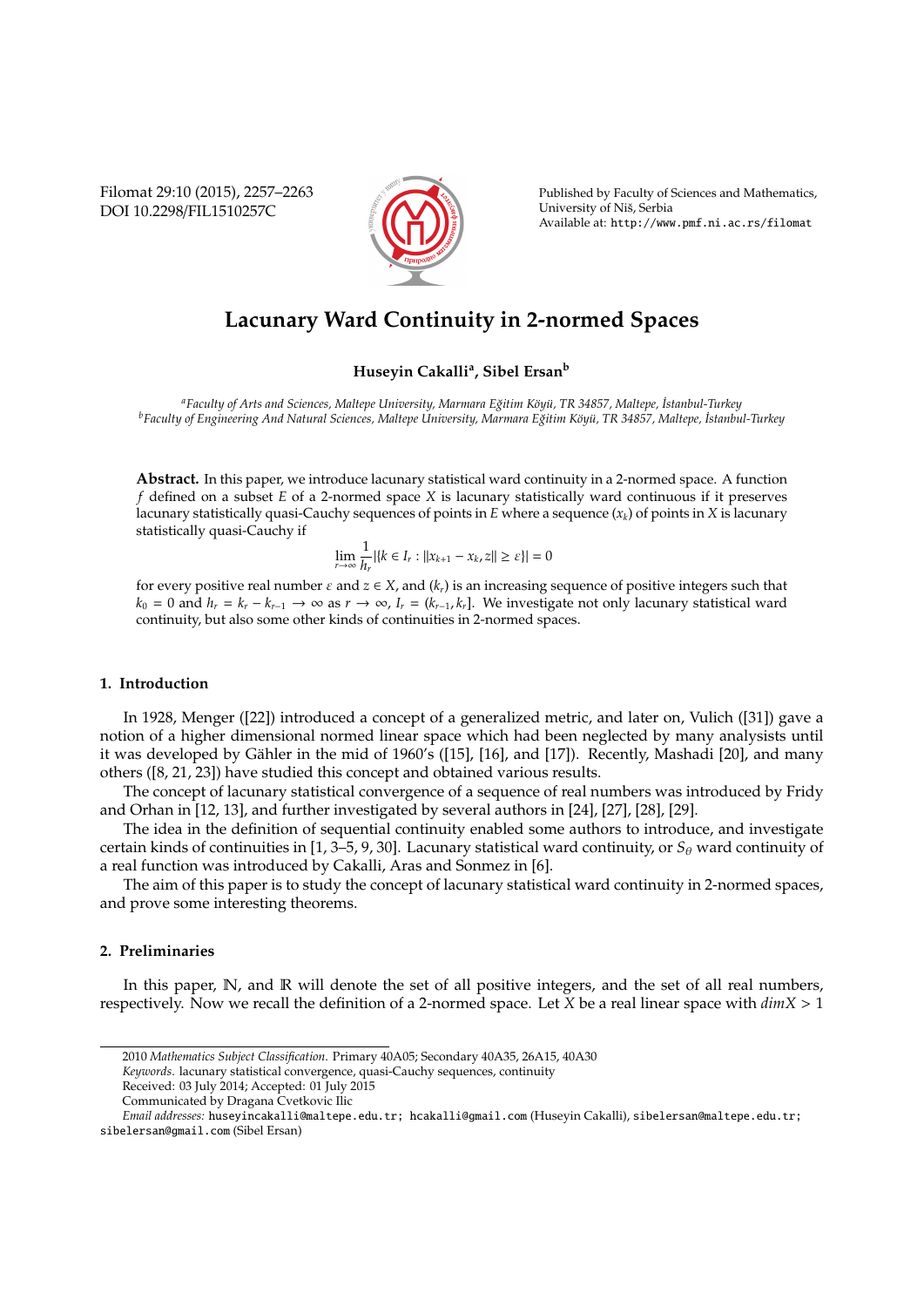and  $||.,||: X \times X \to \mathbb{R}$  a function. Then  $(X, ||., ||)$  is called a linear 2-normed space if (i)  $||x, y|| = 0 \Leftrightarrow x$  and *y* are linearly dependent, (ii)  $||x, y|| = ||y, x||$ , (iii)  $||\alpha x, y|| = |\alpha| ||x, y||$ , (iv)  $||x, y + z|| \le ||x, y|| + ||x, z||$  for  $\alpha \in \mathbb{R}$  and *x*, *y*, *z* ∈ *X*. The function  $\|$ ,  $\|$  is called a 2-norm on *X*. Throughout the paper *X* will denote a 2-normed space. Observe that in any 2-normed space  $(X, \| \cdot, \|)$  we have  $\| \cdot, \|$  is nonnegative,  $\|x - z, x - y\| = \|x - z, y - z\|$ , and  $\|x, y + \alpha x\| = \|x, y\|$  for all  $x, y \in \overline{X}$ ,  $\alpha \in \mathbb{R}$ . A classical example is the 2-normed space  $X = \mathbb{R}^2$  with the 2-norm  $\|\cdot$ ,  $\|$  defined by  $\|a, b\| = |a_1b_2 - a_2b_1|$  where  $\mathbf{a} = (a_1, a_2)$ ,  $\mathbf{b} = (b_1, b_2) \in \mathbb{R}^2$ . This is the area of the parallelogram determined by the vectors **a** and **b**. A sequence  $(x_n)$  of points in *X* is said to converge to  $L \in X$  in the 2-norm X if  $\lim_{n\to\infty} ||x_n - L_z|| = 0$  for every  $z \in X$ . This is denoted by  $\lim_{n\to\infty} ||x_n - z|| = ||L_z||$ . A sequence  $(x_n)$  of points in *X* is said to be a Cauchy sequence with respect to the 2-norm *X* if  $\lim_{n,m\to\infty} ||x_n - x_m z|| = 0$  for every  $z \in X$ . A sequence of functions  $(f_n)$  is said to be uniformly convergent to a function  $f$  on a subset *E* of *X* if for each  $\epsilon > 0$ , an integer *N* can be found such that  $||f_n(x) - f(x), z|| < \epsilon$  for  $n \ge N$  and for all  $x \in X$  (141). A la supermaneous  $\theta$ , (*k*) is an increasing as more of positive integers such that  $k \ge 0$  $x, z \in X$  ([14]). A lacunary sequence  $\theta = (k_r)$  is an increasing sequence of positive integers such that  $k_0 = 0$ and  $h_r = k_r - k_{r-1} \to \infty$  as  $r \to \infty$ . The intervals determined by  $\theta$  will be denoted by  $I_r = (k_{r-1}, k_r]$ , the ratio  $k_r/k_{r-1}$  will be abbreviated by  $q_r$ ,  $q_1 = 0$  for convention, and we assume that lim  $inf_r q_r > 1$ . A sequence ( $x_k$ ) of points in *X* is called lacunary statistically convergent, or  $S_{\theta}$ -convergent, to an element *L* of *X* if

$$
\lim_{r \to \infty} \frac{1}{h_r} |\{k \in I_r : ||x_k - L, z|| \ge \varepsilon\}| = 0,
$$

for every positive real number  $\varepsilon$  and  $z \in X$  ([12], [2]), it is denoted by  $S_{\theta} - \lim_{k \to \infty} ||x_k, z|| = ||L, z||$  for every *z* ∈ *X*.

## **3. Results**

First we note that lacunary statistical limit is unique.

**Proposition 3.1.** If a sequence is lacunary statistically convergent to  $L_1$  and  $L_2$  in X, then  $L_1 = L_2$ .

*Proof.* Although the proof follows from the fact that the set of semi-norms  $\{p_z : z \in X\}$ , where  $p_z(x) = ||x, z||$  for every *x* ∈ *X* and for each *z* ∈ *X* separates points, we give a direct proof for completeness. Now suppose that a sequence  $(x_k)$  of points in *X* has two different lacunary statistical limits,  $L_1$  and  $L_2$ , say. Write  $\alpha_k = L_1 - L_2$ for every  $k \in \mathbb{N}$ . Take any  $z \in X$ , then write  $\varepsilon_0 = \frac{\|L_1 - L_2 z\|}{2}$ . So for all  $r \in \mathbb{N}$  we have

$$
\{k\in I_r:\|\alpha_k,z\|\geq \varepsilon_0\}\subset\left\{k\in I_r:\|L_1-x_k,z\|\geq \frac{\varepsilon_0}{2}\right\}\cup\left\{k\in I_r:\|x_k-L_2,z\|\geq \frac{\varepsilon_0}{2}\right\}.
$$

Now it follows from this that for all  $z \in X$ ,  $r \in \mathbb{N}$ 

$$
|\{k \in I_r : ||\alpha_k, z|| \ge \varepsilon_0\}| \le \left| \left\{ k \in I_r : ||L_1 - x_k, z|| \ge \frac{\varepsilon_0}{2} \right\} \right| + \left| \left\{ k \in I_r : ||x_k - L_2, z|| \ge \frac{\varepsilon_0}{2} \right\} \right|.
$$

Lacunary statistical convergence of  $(x_k)$  to  $L_1$  implies that

$$
\lim_{r \to \infty} \frac{1}{h_r} \left| \left\{ k \in I_r : ||L_1 - x_k z|| \ge \frac{\varepsilon_0}{2} \right\} \right| = 0,
$$

and lacunary statistical convergence of  $(x_k)$  to  $L_2$  implies that

$$
\lim_{r \to \infty} \frac{1}{h_r} \left| \left\{ k \in I_r : ||L_2 - x_k, z|| \ge \frac{\varepsilon_0}{2} \right\} \right| = 0
$$

for all  $z \in X$ . Thus for all  $z \in X$ 

1 =  $\lim_{r \to \infty} \frac{1}{h_r} |\{k \in I_r : ||\alpha_k, z|| \ge \varepsilon_0\}|$ 

$$
\leq \lim_{r \to \infty} \frac{1}{h_r} \left| \left\{ k \in I_r : ||L_1 - x_k, z|| \geq \frac{\varepsilon_0}{2} \right\} \right| + \lim_{r \to \infty} \frac{1}{h_r} \left| \left\{ k \in I_r : ||x_k - L_2, z|| \geq \frac{\varepsilon_0}{2} \right\} \right| = 0 + 0 = 0.
$$

It follows from this contradiction that  $L_1 = L_2$ .  $\Box$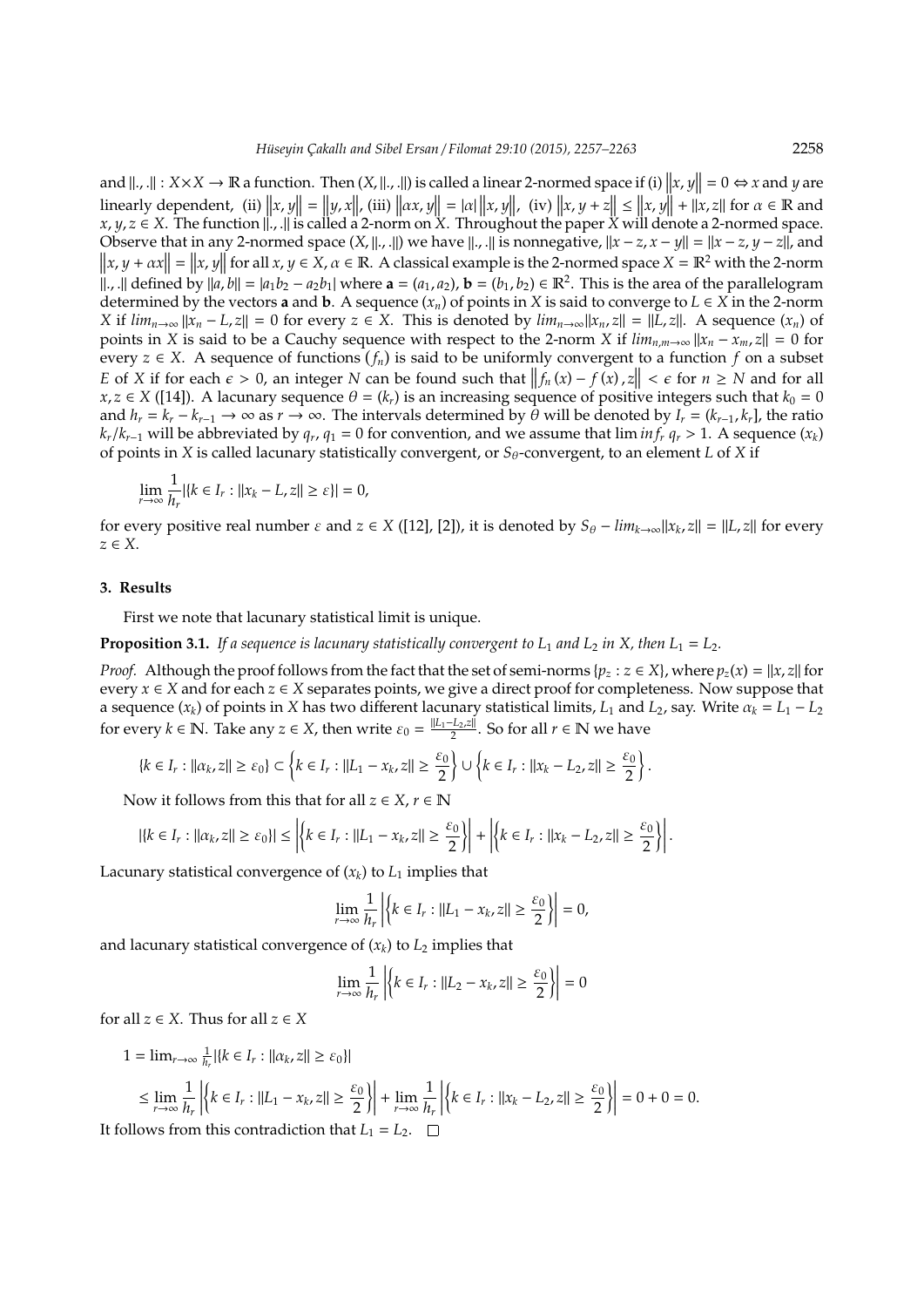**Definition 3.2.** *A subset E of X is called S<sub>θ</sub>-sequentially compact if any sequence of points in E has an S<sub>θ</sub>-convergent subsequence with an S*θ-limit in E.

We note that the union of two  $S_{\theta}$ -sequentially compact subsets of *X* is  $S_{\theta}$ -sequentially compact, the sum of two *S*θ-sequentially compact subsets of *X* is *S*θ-sequentially compact, the intersection of any family of  $S_{\theta}$ -sequentially compact subsets is  $S_{\theta}$ -sequentially compact, any compact subset of *X* is  $S_{\theta}$ -sequentially compact, and any finite subset of *X* is  $S_{\theta}$ -sequentially compact.

**Definition 3.3.** *A function f defined on a subset E of X is said to be*  $S_\theta$ -sequentially continuous on E if it preserves  $S_{\theta}$ -convergent sequences, i.e. ( $f(x_k)$ ) is an  $S_{\theta}$ -convergent sequence whenever  $(x_k)$  is an  $S_{\theta}$ -convergent sequence.

We see that if  $(x_k)$  is an  $S_\theta$ -convergent sequence with  $S_\theta - \lim_{k\to\infty} ||x_k, z|| = ||x_0, z||$  for every  $z \in X$ , then  $(f(x_k))$  is an  $S_\theta$ -convergent sequence with  $S_\theta$  –  $\lim_{k\to\infty}$   $||f(x_k), z|| = ||f(x_0), z||$  for every  $z \in X$ . We note that the sum of two  $S_\theta$ -sequentially continuous function at a point  $x_0$  of *X* is  $S_\theta$ -sequentially continuous at  $x_0$ , and the composition of two  $S_{\theta}$ -sequentially continuous function at a point  $x_0$  of *X* is  $S_{\theta}$ -sequentially continuous at  $x_0$ . In the classical case, that is in the single normed case it is known that uniform limit of sequentially continuous functions is sequentially continuous, now we see that it is also true that not only uniform limit of sequentially continuous functions is sequentially continuous, but also uniform limit of  $S_{\theta}$ -sequentially continuous functions is  $S_{\theta}$ -sequentially continuous in 2-normed spaces. Now we give the latter in the following.

**Theorem 3.4.** *Let f<sup>k</sup> be a lacunary statistically sequentially continuous function defined on a subset E of X into X for each*  $k \in \mathbb{N}$ , and  $(f_n)$  be uniformly convergent to a function f, and then f is lacunary statistically sequentially *continuous.*

*Proof.* Let  $(f_k)$  be a uniformly convergent sequence with uniform limit f, and  $(x_k)$  be any  $S_\theta$ -convergent sequence of points in *E* with  $S_\theta - \lim_{k\to\infty} ||x_k, z|| = ||x_0, z||$  for every  $z \in X$ . Take any  $\varepsilon > 0$ . By uniform convergence of  $(f_k)$ , there exists an  $N \in \mathbb{N}$  such that  $||f(x) - f_k(x), z|| < \frac{\varepsilon}{3}$  for  $k \ge N$  and every  $x \in E$  and  $z \in X$ . Since  $f_N$  is lacunary statistically sequentially continuous on  $E$  we have

$$
\lim_{r\to\infty}\frac{1}{h_r}\left|\left\{k\in I_r:||f_N(x_0)-f_N(x_k),z||\geq\frac{\epsilon}{3}\right\}\right|=0.
$$

On the other hand, we have

$$
\{k \in I_r : ||f(x_0) - f(x_k), z|| \ge \epsilon\} \subset \left\{k \in I_r : ||v_k, z|| \ge \frac{\epsilon}{3}\right\} \cup \left\{k \in I_r : ||f_N(x_0) - f_N(x_k), z|| \ge \frac{\epsilon}{3}\right\}
$$
  

$$
\cup \left\{k \in I_r : ||f_N(x_k) - f(x_k), z|| \ge \frac{\epsilon}{3}\right\}
$$

where  $v_k = f(x_0) - f_N(x_0)$  for every  $k \in \mathbb{N}$ . Thus it follows from this inclusion that

$$
\lim_{r \to \infty} \frac{1}{h_r} \left| \{ k \in I_r : \| f(x_0) - f(x_n), z \| \ge \epsilon \} \right| \le \lim_{r \to \infty} \frac{1}{h_r} \left| \{ k \in I_r : \| v_k, z \| \ge \frac{\epsilon}{3} \} \right|
$$
\n
$$
+ \lim_{r \to \infty} \frac{1}{h_r} \left| \{ k \in I_r : \| f_N(x_0) - f_N(x_n), z \| \ge \frac{\epsilon}{3} \} \right| + \lim_{r \to \infty} \frac{1}{h_r} \left| \{ k \in I_r : \| f_N(x_n) - f(x_n), z \| \ge \frac{\epsilon}{3} \} \right| = 0
$$

for every  $z \in X$ . So *f* is lacunary statistically sequentially continuous on *E*, and the proof is completed.  $\square$ 

**Theorem 3.5.** *S*<sub> $\theta$ </sub>-sequentially continuous image of any S<sub> $\theta$ </sub>-sequentially compact subset of X is S<sub> $\theta$ </sub>-sequentially *compact.*

*Proof.* Assume that *f* is an  $S_\theta$ -sequentially continuous function on a subset *E* of *X*, and *A* is an  $S_\theta$ -sequentially compact subset of *E*. Let  $(f(x_n))$  be any sequence of points in  $f(A)$  where  $x_n \in A$  for each positive integer *n*. Since *A* is  $S_\theta$ -sequentially compact, there is a subsequence  $(\gamma_k) = (x_{n_k})$  of  $(x_n)$  with  $S_\theta - \lim_{k \to \infty} ||\gamma_k z|| = ||\ell, z||$ for every  $z \in E$ . Write  $(t_k) = (f(\gamma_k))$ . As *f* is  $S_\theta$ -sequentially continuous,  $(f(\gamma_k))$  is  $S_\theta$ -sequentially convergent which is a subsequence of the sequence  $(f(x_n))$  with  $S_\theta$  –  $\lim_{k\to\infty} ||t_k, z|| = ||\ell, z||$  for  $\forall z \in E$ . This completes the proof of the theorem.  $\square$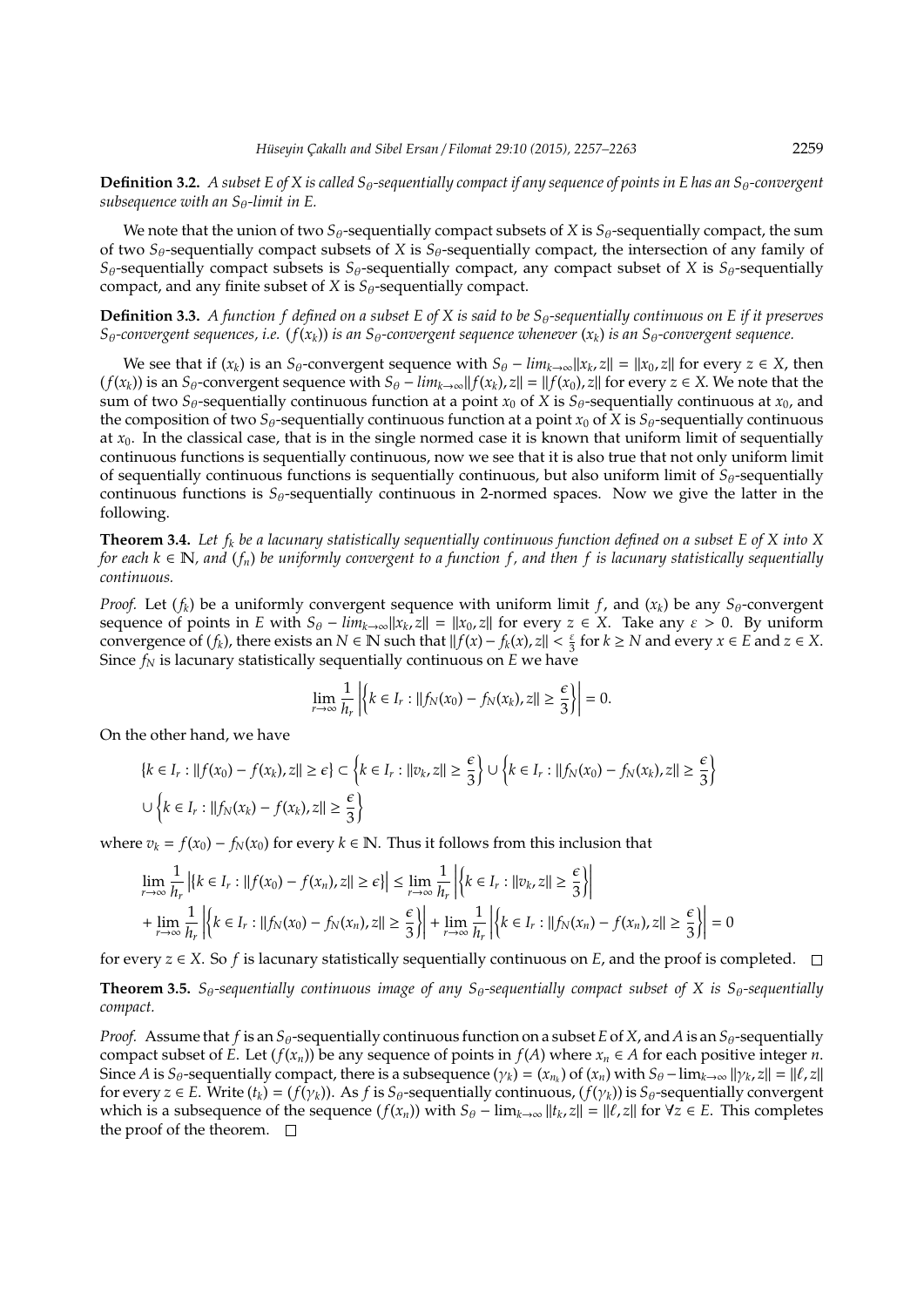The concept of a strongly lacunary quasi-Cauchy sequence in a 2-normed space was studied in [8]. Now we give the following definition of an *S*<sub>θ</sub>-quasi-Cauchy sequence.

**Definition 3.6.** *A sequence* (*x*<sub>*k*</sub>) of points in X is called to be lacunary statistically quasi-Cauchy if S<sub>θ</sub>−lim<sub>k→∞</sub>||∆*x*<sub>k</sub>, z|| = 0 *for every z* ∈ *X where* ∆*x<sup>k</sup>* = *x<sup>k</sup>*+<sup>1</sup> − *x<sup>k</sup> for each k* ∈ N*. The set of lacunary statistically quasi-Cauchy sequences is denoted by*  $\Delta S_{\theta}$ *.* 

**Definition 3.7.** *A subset E of X is called S<sub>θ</sub>-ward compact if any sequence of points in E has an S<sub>θ</sub>-quasi-Cauchy subsequence.*

The union of two  $S_{\theta}$ -ward compact subset of *X* is  $S_{\theta}$ -ward compact. The intersection of any family of  $S_{\theta}$ -ward compact subsets is  $S_{\theta}$ -ward compact. Any finite subset of *X* is  $S_{\theta}$ -ward compact.

Now we state the definition of lacunary statistical ward continuity in a 2-normed space in the following:

**Definition 3.8.** *A real valued function f defined on a subset E of X is called lacunary statistically ward continuous, or*  $S_\theta$ -ward continuous on E if it preserves lacunary statistically quasi-Cauchy sequences of points in E, i.e. ( $f(x_k)$ ) *is a lacunary statistically quasi-Cauchy sequence whenever* (*xk*) *is a lacunary statistically quasi-Cauchy sequence of points in E.*

The sum of two lacunary statistically ward continuous functions is lacunary statistically ward continuous, and the composition of lacunary statistically ward continuous functions is lacunary statistically ward continuous.

**Theorem 3.9.** *If a real valued function is lacunary statistically ward continuous on a subset E of X, then it is lacunary statistically sequentially continuous on E.*

*Proof.* Suppose that *f* is a lacunary statistically ward continuous function on a subset *E* of *X*. Let (*xn*) be a lacunary statistically quasi-Cauchy sequence of points in *E*. Then the sequence

$$
(x_1, x_0, x_2, x_0, x_3, x_0, ..., x_{n-1}, x_0, x_n, x_0, ...)
$$

is a lacunary statistically quasi-Cauchy sequence. Since *f* is lacunary statistically ward continuous, the sequence

$$
(y_n) = (f(x_1), f(x_0), f(x_2), f(x_0), ..., f(x_n), f(x_0), ...)
$$

is a lacunary statistically quasi-Cauchy sequence. Therefore  $S_\theta$  –  $\lim_{n\to\infty} ||\Delta y_n, z|| = 0$  for every  $z \in X$ . Hence  $S_{\theta}$  −  $\lim_{n\to\infty}$   $||f(x_n) - f(x_0), z|| = 0$  for  $\forall z \in X$ . It follows that the sequence  $(f(x_n))$  is lacunary statistically convergent to  $f(x_0)$ . This completes the proof of the theorem.  $\Box$ 

Now we prove the following theorem.

**Theorem 3.10.** If a real valued function f is uniformly continuous on a subset E of X, then  $(f(x_n))$  is lacunary *statistically quasi-Cauchy whenever* (*xn*) *is a quasi-Cauchy sequence of points in E.*

*Proof.* Let *f* be uniformly continuous on *E*. Take any quasi-Cauchy sequence (*xn*) of points in *E*. Let ε be any positive real number. Since *f* is uniformly continuous, there exists a  $\delta > 0$  such that  $|| f(x) - f(y)$ ,  $w|| < \varepsilon$ for any  $w \in X$  whenever  $||x - y_z|| < \delta$  for any  $x, y \in E$  and  $z \in X$ . As  $(x_n)$  is a quasi-Cauchy sequence, for this δ there exists an *n*<sub>0</sub> ∈ **N** such that  $||\Delta x_n$ , *z*|| < δ for *n* ≥ *n*<sub>0</sub> for *z* ∈ *X*. Therefore  $||\Delta f(x_n)$ , *z*|| < ε for *n* ≥ *n*<sub>0</sub>, so the number of indices *k* for which  $|| f(x_{n+1}) - f(x_n), z|| \ge \varepsilon$  is less than  $n_0$ . Hence

 $\lim_{r \to \infty} \frac{1}{h_r} |\{k \in I_r : ||f(x_{n+1}) - f(x_n), z|| \ge \varepsilon\}| \le \lim_{r \to \infty} \frac{n_0}{h_r}$  $\frac{n_0}{h_r} = 0.$ 

This completes the proof of the theorem.  $\Box$ 

**Theorem 3.11.** *Uniform limit of lacunary statistically ward continuous function is lacunary statistically ward continuous.*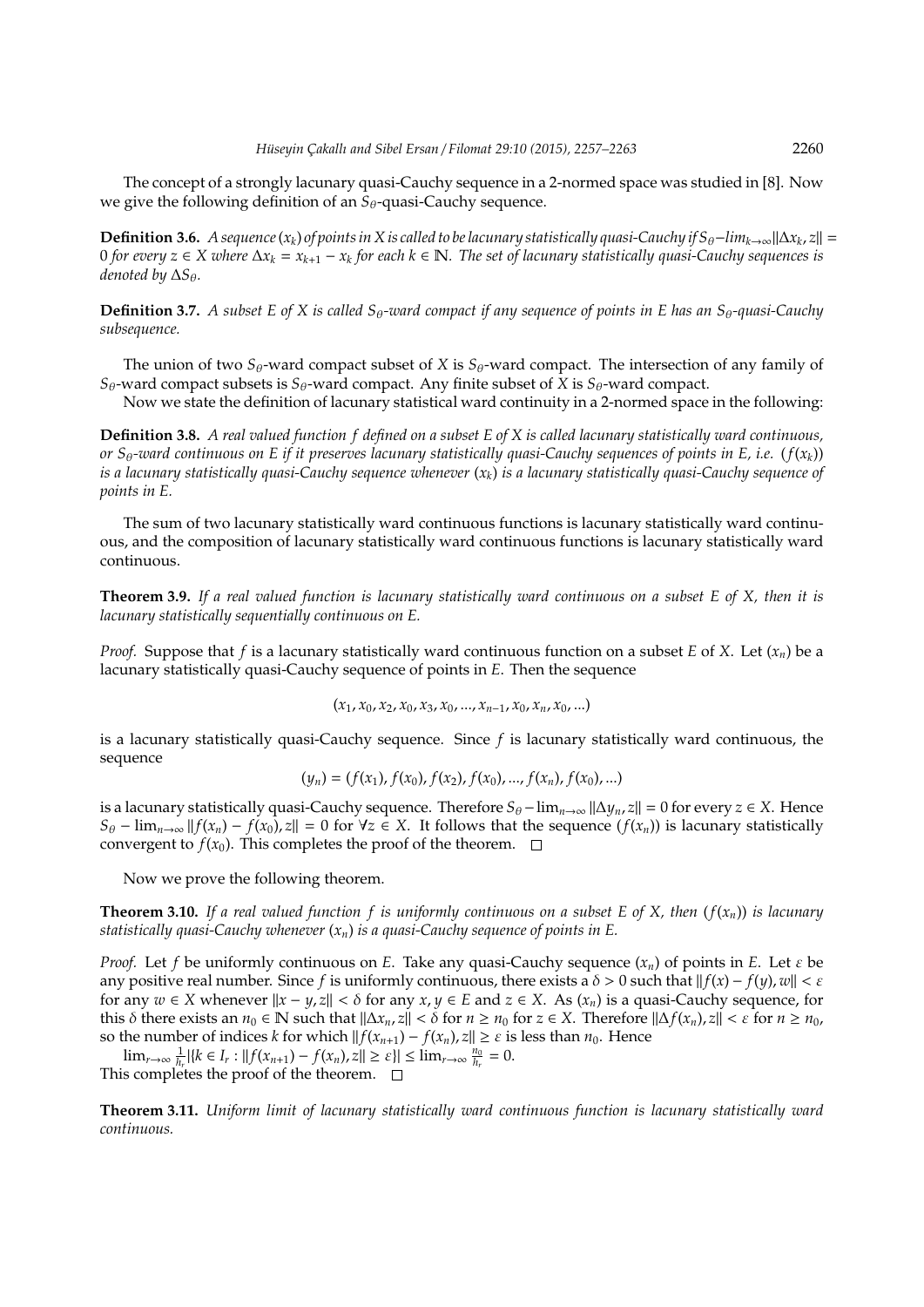*Proof.* Let (*fk*) be a uniformly convergent sequence with uniform limit *f*. To prove that *f* is lacunary statistically ward continuous on *E*, take any lacunary statistically quasi-Cauchy sequence  $(x_n)$  of points in *E*. Let  $\varepsilon$  be any positive real number. Since  $(f_n)$  is uniformly convergent to  $f$ , there exists a positive integer N such that  $||f_n(x) - f(x), z|| < \frac{\epsilon}{3}$  whenever *n* ≥ *N* for all  $x, z \in E$ . Since  $f_N$  is lacunary statistically ward continuous on *E* we have

$$
\lim_{r\to\infty}\frac{1}{h_r}\left|\left\{k\in I_r:\|f_N(x_{k+1})-f_N(x_k),z\|\geq \frac{\epsilon}{3}\right\}\right|=0.
$$

On the other hand we have

$$
\{k \in I_r : ||f(x_{k+1}) - f(x_k), z|| \ge \epsilon\} \subset \{k \in I_r : ||f(x_{k+1}) - f_N(x_{k+1}), z|| \ge \frac{\epsilon}{3}\}
$$
  

$$
\cup \{\kappa \in I_r : ||f_N(x_{k+1}) - f_N(x_k), z|| \ge \frac{\epsilon}{3}\} \cup \{\kappa \in I_r : ||f_N(x_k) - f(x_k), z|| \ge \frac{\epsilon}{3}\}.
$$

So it follows from this inclusion that

$$
\lim_{r \to \infty} \frac{1}{h_r} \left| \{ k \in I_r : \| f(x_{k+1}) - f(x_k), z \| \ge \epsilon \} \right| \le \lim_{r \to \infty} \frac{1}{h_r} \left| \{ k \in I_r : \| f(x_{k+1}) - f_N(x_{k+1}), z \| \ge \frac{\epsilon}{3} \} \right|
$$
\n
$$
+ \lim_{r \to \infty} \frac{1}{h_r} \left| \{ k \in I_r : \| f_N(x_{k+1}) - f_N(x_k), z \| \ge \frac{\epsilon}{3} \} \right| + \lim_{r \to \infty} \frac{1}{h_r} \left| \{ k \in I_r : \| f_N(x_k) - f(x_k), z \| \ge \frac{\epsilon}{3} \} \right| = 0
$$

for every  $z \in X$ . So *f* is lacunary statistically ward continuous on *E*, and the proof is completed.  $\Box$ 

**Theorem 3.12.** *Let f<sup>k</sup> be a function defined on a subset E of X into X that transforms convergent sequences to lacunary statistically quasi-Cauchy sequences for each k* ∈ N*, and* (*fk*) *be uniformly convergent to a function f , then f transforms convergent sequences to lacunary statistically quasi-Cauchy sequences.*

*Proof.* Let  $(f_k)$  be a uniformly convergent sequence with uniform limit  $f$ , and  $(x_k)$  be a convergent sequence of points in *E* with  $\lim ||x_k, z|| = ||x_0, z||$  for every  $z \in X$ . Take any  $\varepsilon > 0$ . By uniform convergence of  $(f_k)$ , there exists an *N* ∈ **N** such that  $||f(x) - f_k(x), z|| < \frac{\varepsilon}{3}$  for  $k ≥ N$  and every  $x ∈ E$  and  $z ∈ X$ . Since  $f_N$  transforms convergent sequences to lacunary statistically quasi-Cauchy sequences on *E* we have

$$
\lim_{r \to \infty} \frac{1}{h_r} \left| \left\{ k \in I_r : ||f_N(x_{k+1}) - f_N(x_k), z|| \ge \frac{\epsilon}{3} \right\} \right| = 0
$$

for each  $z \in X$ . On the other hand, we have

$$
\{k \in I_r : ||f(x_{k+1}) - f(x_k), z|| \ge \epsilon\} \subset \left\{k \in I_r : ||f(x_{k+1}) - f_N(x_k), z|| \ge \frac{\epsilon}{3}\right\}
$$
  

$$
\cup \left\{k \in I_r : ||f_N(x_k) - f_N(x_{k+1}), z|| \ge \frac{\epsilon}{3}\right\} \cup \left\{k \in I_r : ||f_N(x_{k+1}) - f(x_k), z|| \ge \frac{\epsilon}{3}\right\}.
$$

So it follows from this inclusion that

$$
\lim_{r \to \infty} \frac{1}{h_r} \left| \{ k \in I_r : \| f(x_{k+1}) - f(x_k), z \| \ge \epsilon \} \right| \le \lim_{r \to \infty} \frac{1}{h_r} \left| \{ k \in I_r : \| f(x_{k+1}) - f_N(x_{k+1}), z \| \ge \frac{\epsilon}{3} \} \right|
$$
\n
$$
+ \lim_{r \to \infty} \frac{1}{h_r} \left| \{ k \in I_r : \| f_N(x_{k+1}) - f_N(x_k), z \| \ge \frac{\epsilon}{3} \} \right| + \lim_{r \to \infty} \frac{1}{h_r} \left| \{ k \in I_r : \| f_N(x_k) - f(x_k), z \| \ge \frac{\epsilon}{3} \} \right| = 0
$$

for every *z* ∈ *X*. Thus *f* transforms convergent sequences to lacunary statistically quasi-Cauchy sequences, so the proof of the theorem is completed.  $\square$ 

We note that any lacunary statistically ward continuous function transforms not only convergent sequences, but also slowly oscillating sequences to lacunary statistically quasi-Cauchy sequences.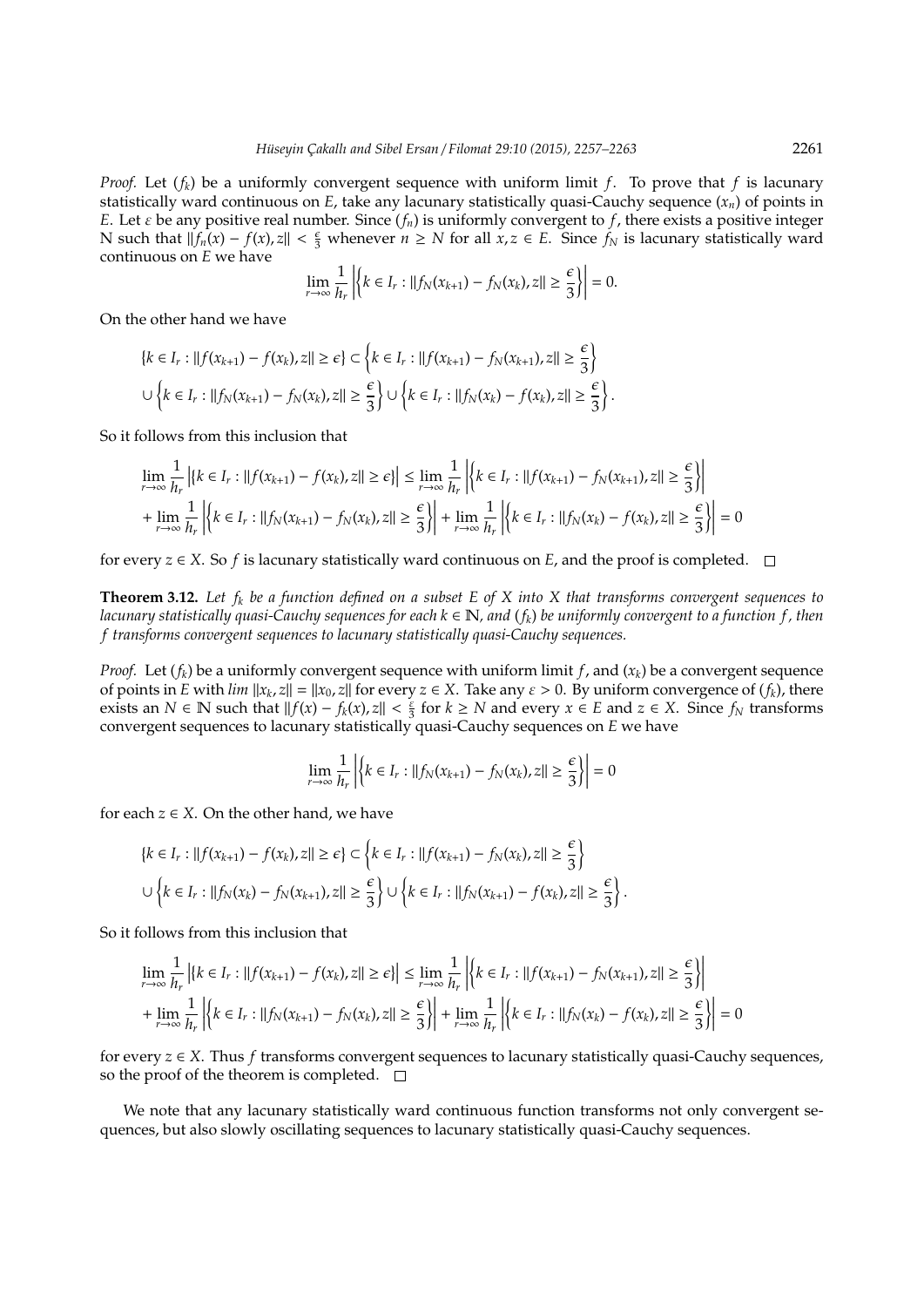#### **4. Conclusion**

We have introduced not only lacunary statistical ward continuity, but also some other kinds of continuities and proved interesting theorems. The results are more comprehensive than existing related ones in the literature, and there are some results obtained in this research that have not been appeared in the classical real number system as well. We note that lacunary statistical quasi-Cauchyness is equivalent to the notion of a lacunary statistical convergence in a complete non-Archimedean 2-normed space, and so the set of lacunary statistically ward continuous functions is the same as the set of lacunary statistically sequentially continuous functions in a complete non-Archimedean 2-normed space (see [25], and [10] for the related concepts in a non-Archimedean 2-normed space). As a further study, our suggestion is to investigate lacunary statistically quasi-Cauchy sequences of fuzzy points, lacunary statistical ward continuity of the fuzzy functions in a 2-normed fuzzy space. However due to the change in the setting, the definitions and methods of proofs will not always be analogous to those of the present work (see [7, 18, 24]). For another further study, we suggest to investigate lacunary statistically quasi-Cauchy sequences of double sequences in a 2-normed space, and lacunary statistical ward double continuity to find out whether lacunary statistical ward double continuity coincides with lacunary statistical ward (single) continuity or not (see [26] for the definitions and related concepts in the double case).

## **References**

- [1] D. Burton, J. Coleman, *Quasi-Cauchy sequences*, Amer. Math. Monthly, **117**, 4, (2010), 328-333.
- [2] H. C¸ akallı, *Lacunary statistical convergence in topological groups*, Indian J. Pure Appl. Math. **26**, 2, (1995), 113-119. MR **95m**:40016
- [3] H. Cakalli, *Forward continuity*, J. Comput. Anal. Appl., **13**, 2, (2011), 225-230, MR **2012c**:26004.
- [4] H. Cakalli, *Statistical quasi-Cauchy sequences*, Math. Comput. Modelling, **54**, 5-6, (2011), 1620-1624. MR **2012f**:40006.
- [5] H. Cakalli, *Statistical ward continuity*, Appl. Math. Lett., **24**, 10, (2011), 1724-1728, MR **2012f**:40020.
- [6] H. Cakalli, C.G. Aras, A. Sonmez, *On lacunary statistically quasi-Cauchy sequences*, (2013), arXiv:1102.1531
- [7] H. Cakalli and P. Das, *Fuzzy compactness via summability*, Appl. Math. Lett., **22**, 11, (2009), 1665-1669. MR **2010k**:54006.
- [8] H. Cakalli, S. Ersan, *Strongly lacunary ward continuity in 2-normed spaces*, The Scientific World Journal, Volume 2014, Article ID 479679, 5 pages, Doi: 10.1155/2014/479679
- [9] I. Canak, M. Dik, *New Types of Continuities*, Abstr. Appl. Anal. Hindawi Publ. Corp., New York, ISSN 1085-337, **2010**, (2010), Article ID 258980, doi:10.1155/2010/258980 MR**2011c**:26005.
- [10] J. Choy, H. Chu, S. Ku, *Characterizations on Mazur-Ulam theorem*, Nonlinear Analysis, **72**, pp.1291-1297, 2010.
- [11] H. Dutta, B. S. Reddy and S.S. Cheng, *Strongly summable sequences defined over real n-normed spaces*, Applied Mathematics E-notes, **10**, (2010), 199-209.
- [12] J.A. Fridy, and C. Orhan, *Lacunary statistical convergence*, Pacific J. Math., **160**, 1, (1993) 43-51. MR **94j**:40014.
- [13] J.A. Fridy, and C. Orhan, *Lacunary statistical Summability*, Journal of mathematical analysis and applications, **173**, 2, (1993), 497-504. DOI: 10.1006/jmaa.1993.1082 MR **95f**:40004
- [14] R. Freese, Y. J. Cho, *Geometry of Linear* 2*-normed spaces*, Nova Science Publishers, Inc., Hauppauge, NY,(2001). ISBN: 1-59033-019-6 MR **2005j**:46002.
- [15] S. Gähler, 2-metrische Raume und ihre topologische Struktur, Math. Nachr., 26, (1963), 115-148.
- [16] S. Gähler, *Lineare* 2-normietre Raume, Math. Nachr., 28, (1965), 1-43.
- [17] S. Gahler, ¨ *Uber der Uniformisierbarkeit* 2*-metrische Raume*, Math. Nachr., **28**, (1965), 235-244.
- [18] Lj.D.R. Kocinac, *Selection properties in fuzzy metric spaces*, Filomat, **26**, 2, (2012) 305-312. MR 3097928.
- [19] S. Konca, M. Basarir, *Generalized di*ff*erence sequence spaces associated with a multiplier sequence on a real n-normed space*, Journal of Inequalities and Applications, **335**, (2013) DOI: 10.1186/1029-242X-2013-335.
- [20] H.G. Mashadi, *On finite dimensional* 2*-normed spaces*, Soochow J. Math., **27**, 3, (2001), 321-329. MR1855958 (**2002g**:46032).
- [21] H. Mazaheri and R. Kazemi, *Some results on* 2*-inner product spaces*, Novi Sad J. Math., **37**, 2, (2007), 35-40. MR2401605.
- [22] K. Menger, *Untersuchungen ueber allgeine Metrik*, Math. Ann. **100**, 1, (1928), 75-163. MR1512479.
- [23] M. Mursaleen and A. Alotaibi, *On I-convergence in random* 2*-normed spaces*, Mathematica Slovaca **61**, 6, (2011), 933-940. DOI: 10.2478/s12175-011-0059-5
- [24] M. Mursaleen and S.A. Mohiuddine, *On lacunary statistical convergence with respect to the intuitionistic fuzzy normed space*, Jour. Comput. Appl. Math., **233**, 2, (2009), 142-149.
- [25] P.N. Natarajan, *An introduction to ultrametric summability theory*, SpringerBriefs in Mathematics, ISBN: 978-81-322-1646-9 doi: 10.1007/978-81-322-1647-6 1.
- [26] R.F. Patterson, and E. Savas¸, *Lacunary statistical convergence of double sequences*, Mathematical Communications **10**, 1, (2005), 55-61. MR **2007b**:42014
- [27] E. Savas, *On lacunary strong* σ*-convergence*. Indian J. Pure Appl. Math. **21**, 4, (1990), 359-365.
- [28] E. Savas¸, *Remark on double lacunary statistical convergence of fuzzy numbers*, J. Comput. Anal. Appl. **11**, 1, (2009), 64-69. MR **2010b**:40001
- [29] E. Savas, *On asymptotically lacunary statistical equivalent sequences of fuzzy numbers*, J. Fuzzy Math. 17, 3, (2009), 527-533. MR **2012i**:41019